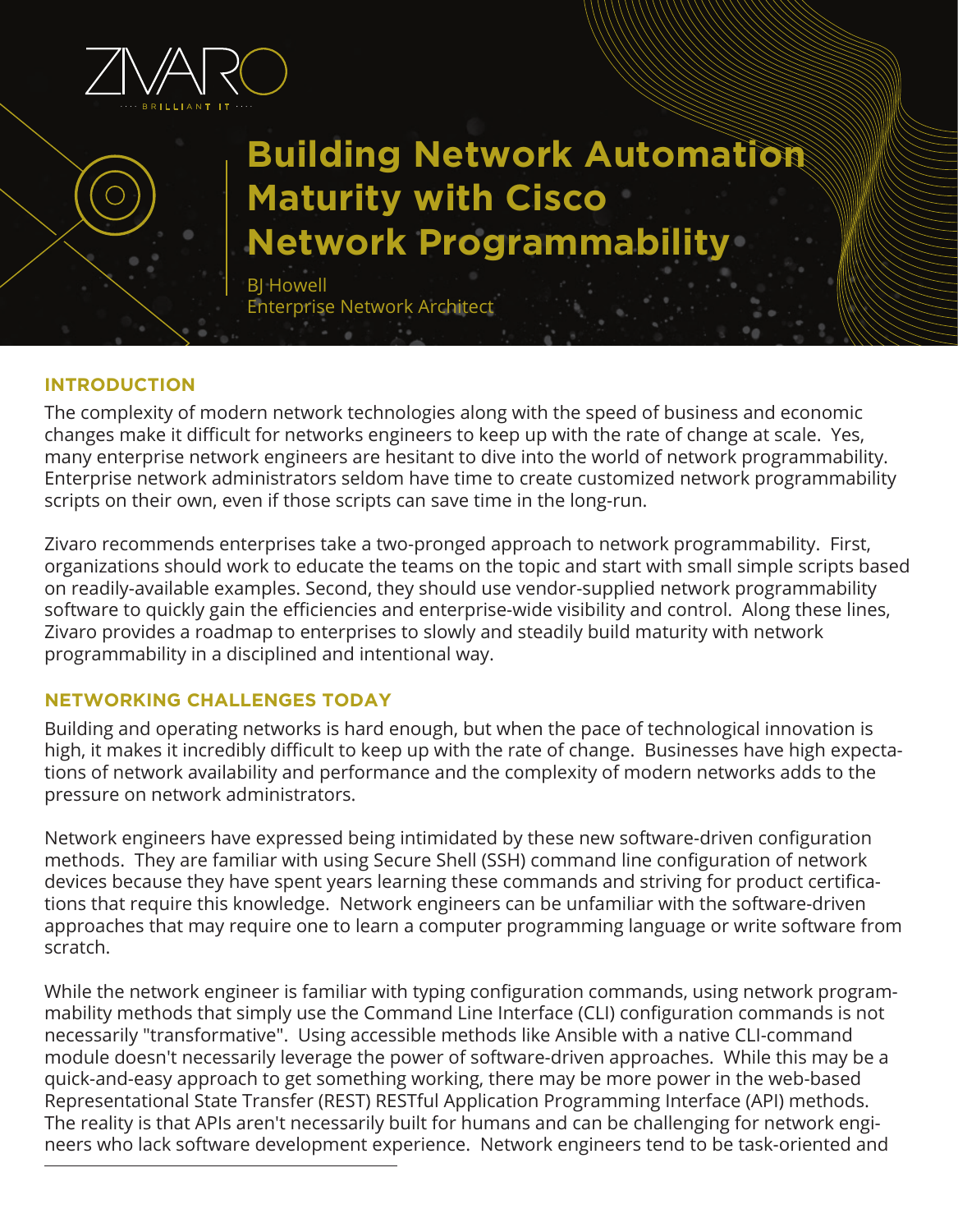have difficulty achieving scalability when they perpetuate their legacy practice of manual device configuration. Network engineers are pressed for time and they don't have "leisure time" to learn these new software-driven approaches or to learn a programming language like python. They don't have time to build their own tools from scratch, much less have time to take an existing script they find on the Internet (or GitHub) and customize it for their environment.

Network engineers don't have the required skills to write complete python orchestration programs from scratch. It is more feasible for network engineers to re-reuse python scripts that others have already written. Network engineers may find many examples on using Netmiko or NAPALM well documented and easy to integrate into simple customized python scripts. For example, network engineer may not even create their own Ansible playbooks with Jinja2 templates, but they might if they are shown other examples they could follow. It would be easier for them to interface with a vendor's management system that is making the proper API calls to the network devices.

#### **BACKGROUND**

Most enterprises have made a significant investment in on-premises networks which are connected to remote data center facilities and are extending out to cloud infrastructure. For years, the networking teams have manually configured individual network devices by hand with specific configuration commands. Each network device is uniquely configured. Maintaining vast amounts of individual physical and virtual network, compute, storage, security systems, and all that encompasses creates surmounting technical debt.

Large enterprises are beginning to set goals to "automate everything" and strive to reduce human error, increase accuracy of configurations, reduce inconsistencies in network device configurations, and create repeatable processes for rapidly deploy new applications in support of the fast-moving global economy. Enterprises that are documenting goals of using a network programmability system often come up with a list like this.

- Reduce human error and inconsistencies in bespoke network device configurations and allow for configuration idempotence.
- Help identify configuration issues, devices with configurations that don't match the ideal "golden config". Finding the one device that isn't configured like the others and removing inconsistencies can increase Mean Time To Repair (MTTR).
- Save time, reduce time-to-market of new connectivity and speed up deployment of new applications.
- Improve the utilization of network administration staff to allow them time to focus on projects that drive more business benefit for the company, and relieve them of the burden of excessive administrative burden.
- Allow for rapid, zero-touch provisioning making it easier to build out new networks in new locations reducing travel requirements.
- Quickly push out changes to many devices simultaneously and allow for rapid roll-back facilitating operational simplicity.
- Help document the network and have constantly updated as-built information about the current network configurations.
- Achieve configuration flexibility, agility, creating a dynamically configured network that adapts to changing application traffic flows.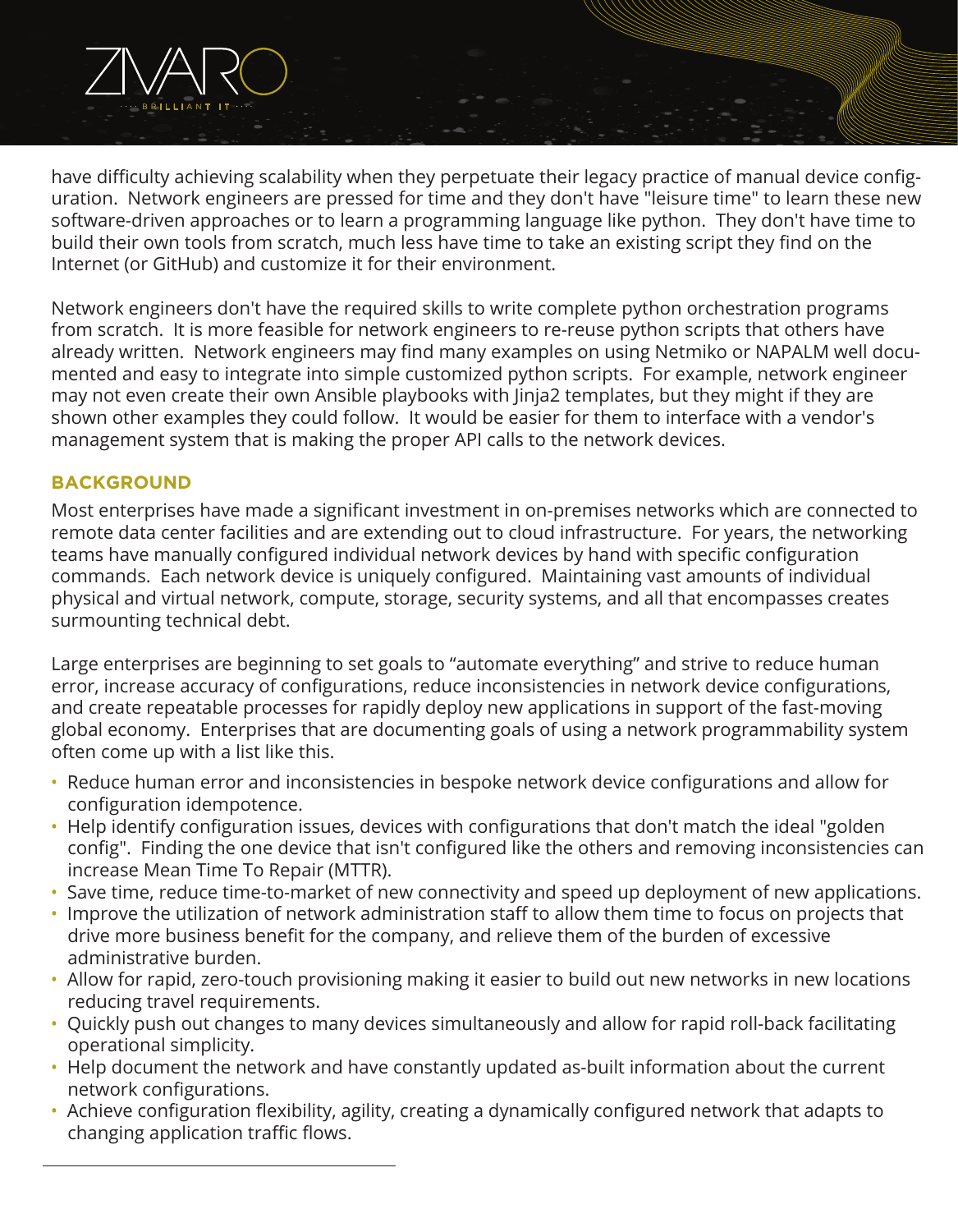Network engineer's impressions of the term "network programmability" conjures up thoughts of Software Defined Networking (SDN). SDN is a new paradigm for network configuration as an approach to networking that separates the control plane from the forwarding plane to support virtualization. The controller has global visibility of the network elements and it is the central single-source-of-truth for the network design. Applications can interact with the northbound API (via Python, Java, C, REST, SNMP, etc.) as they request connectivity from the network or signal changes to the network. The controller uses a southbound API (via OpenFlow (OF), Interface to the Routing System (I2RS), Border Gateway Protocol (BGP), Diameter, Radius, NETCONF, Embedded Event Manager (EEM), One Platform Kit (OnePK), etc.) as the controller dynamically configures the network elements.



Network engineers don't want to build their own controller functionality or embark on year-long software development efforts leveraging the northbound API just to make a few tasks a few seconds quicker.

Network engineers can be intimidated by the wide variety of configuration methods and end up in "analysis paralysis" afraid of making a bad programming interface decision. They know that they should be wary of proprietary network programmability protocols, and instead, look for open standard protocols such as OpFlex, Yet Another Next Generation (YANG), Network Configuration Protocol (NETCONF), RESTCONF, and OpenFlow. Network engineers know to look for products that have RESTful APIs using Extensible Markup Language (XML) and JavaScript Object Notation (JSON) and YAML Ain't Markup Language (YAML) configuration file formats.

Enterprise network engineers may be intimidated by YAML configuration files and YANG data models. Although, it is more common for the manufacturers to create the YANG models, and the network engineers use a product that uses that configuration definition "behind the scenes". Shielding the network engineer from the complexities of the APIs may actually be the right decision for enterprises.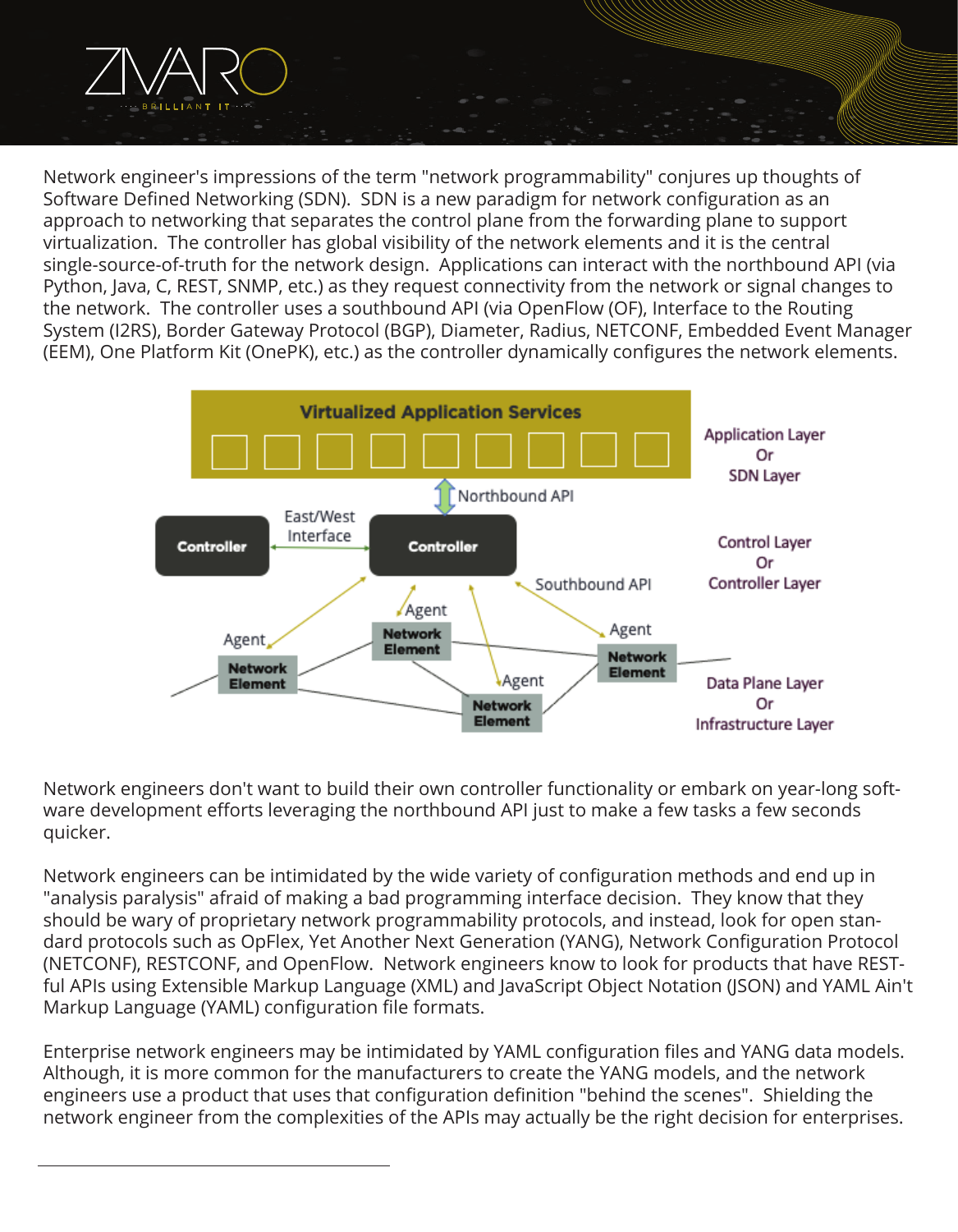

#### **SOLUTION**

The number of software-defined networking solutions available to enterprises is staggering. The choices can be overwhelming making enterprises unable to make a decision about how they should proceed. Zivaro provides recommendations and provide guidance to enterprises to develop a network programmability capability using a phased approach.

#### **Building a Mature Network Automation Capability**

Enterprises often don't have any software-defined IT capabilities yet they know that is the direction they would like to take their operations. It isn't feasible to jump right into intent-based networking if the network is a "brown-field" environment that has many underlying technical issues. Zivaro typically recommends enterprises slowly build maturity with network automation using a disciplined approach. It is more realistic to ease into the practice with a phased approach as detailed in the table below.

#### **Phase:**

## **Network Programmability Tasks**



Start learning to create simple scripts to gather information from devices. Assess network team's skills and the network device's programmability capabilities.



**CRAWL WALK RUN FLY** Use simple scripts to correct configuration inconsistencies, iterate with configuration checking scripts. Automate a few frequently repeated tasks to gain efficiency.

Use custom scripts, and vendor automation tools to perform deployments. Use RESTful API and template configuration methods.

Automate all new application deployments. Implement intent-based networking, and zero-touch provisioning. Hands off keyboard, no manual changes.

Zivaro helps clients create a plan for network automation, build the frameworks, and implement the tooling to get this accomplished. Our projects use an agile methodology where the requirements will be gathered, tasks will be prioritized, and the maximum value derived for the client as we iterate and help the client build maturity and move through these phases. We recommend enterprises follow Zivaro's "Steps to Success" for building a network programmability capability.

#### **CRAWL**

- Understand current network environment present in the enterprise network.
- Review vendor model, brand, and version in place in the networked environment and determine their ability to have their configurations automated with software.
- Review current network management systems used and their configuration management, and configuration automation capabilities.
- Survey the network administration teams and ascertain the tools they are most familiar.
- Create a near-term, mid-term, and long-term architecture and roadmap for network programmability and network device configuration management.
- Create a tactical plan and roadmap for increasing the configuration automation of network devices.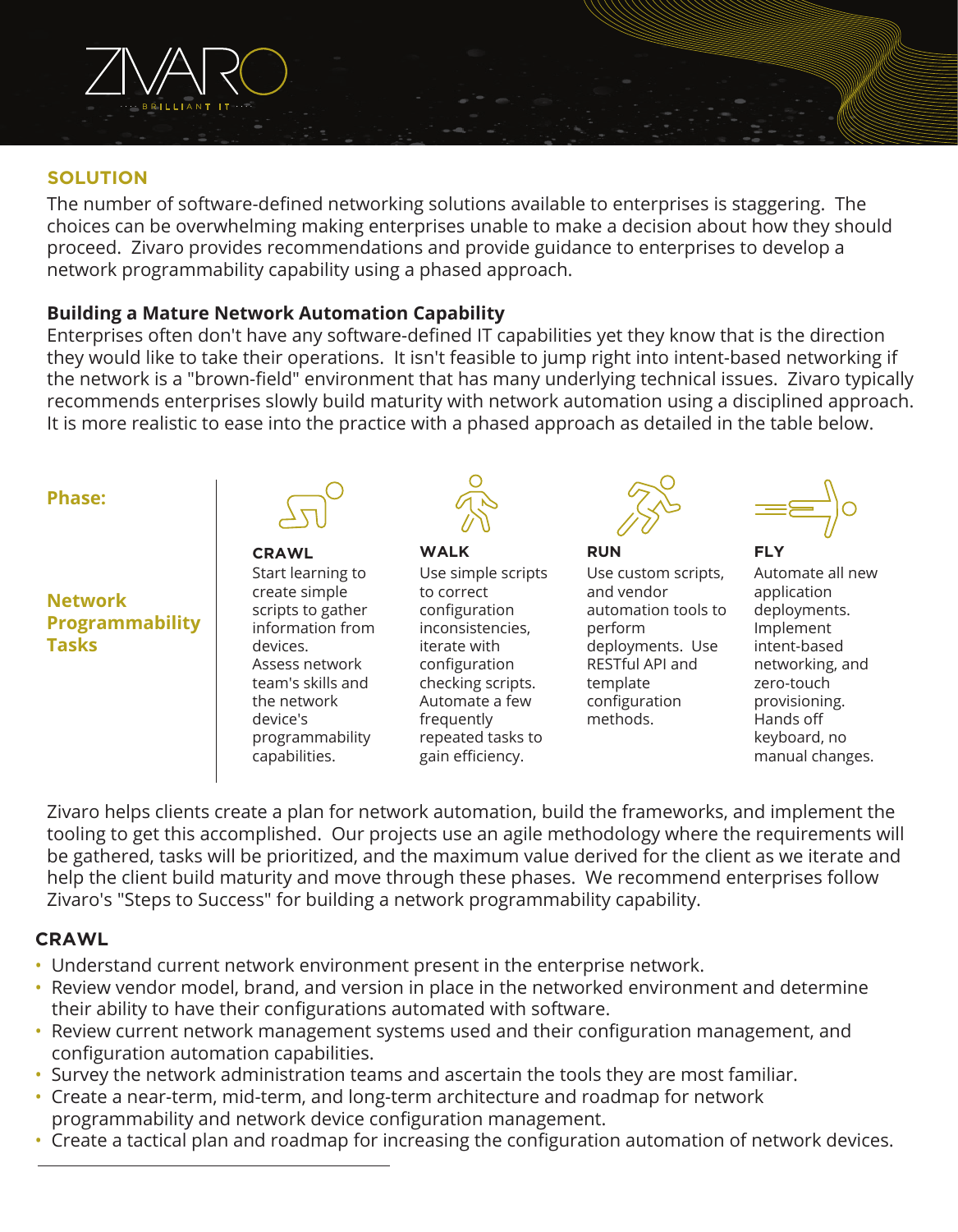

## **WALK**

- Determine DevOps and automation methods used today and determine how best to integrate network configurations into rapid application deployments.
- Develop capabilities to programmatically read configuration settings and telemetry data from network devices.
- Work on building automation of common manual operational tasks that are frequently repeated. Create scripts for automating mundane repetitive tasks.
- Ensure configuration management is being performed on all network devices, archiving configurations, and comparing configuration versions to reveal change history.
- Create scripts that identify inconsistencies in bespoke network device configurations, striving for greater consistency of the entire network.

# **RUN**

- Develop custom scripts, using open-source examples, to read configurations and start to push out changes to network devices.
- Build a repository of useful scripts and code sharing within the enterprise fostering a collaborative network programmability practice.
- Create scripts that can resolve inconsistencies in network devices to reduce complexity and diversity of configurations to adhere to "golden configurations".
- Use vendor-provided network programmability systems to gain efficiencies and achieve the enterprise goals without having to develop software.
- Seek to implement controller-based SDN-like capabilities of global policy configuration.
- Leverage DevOps principles and practices on physical or virtual network devices on premises, in hypervisors, or in cloud infrastructure.
- Start to work with RESTful APIs and use tools that have northbound configuration methods.

# **FLY**

- Create automation scripts that can deploy network and applications simultaneously both on-premises and in cloud infrastructure.
- Let scripts, tools, and software automation configure the network and move away from manual configuration changes. No hands on keyboards; no more manual changes.
- Use Zero-Touch Provisioning methods for new sites and devices. Use controller-based and global policy-based configurations across the enterprise.
- Explore and start to implement intent-based network programmability capabilities leveraging products from established vendors.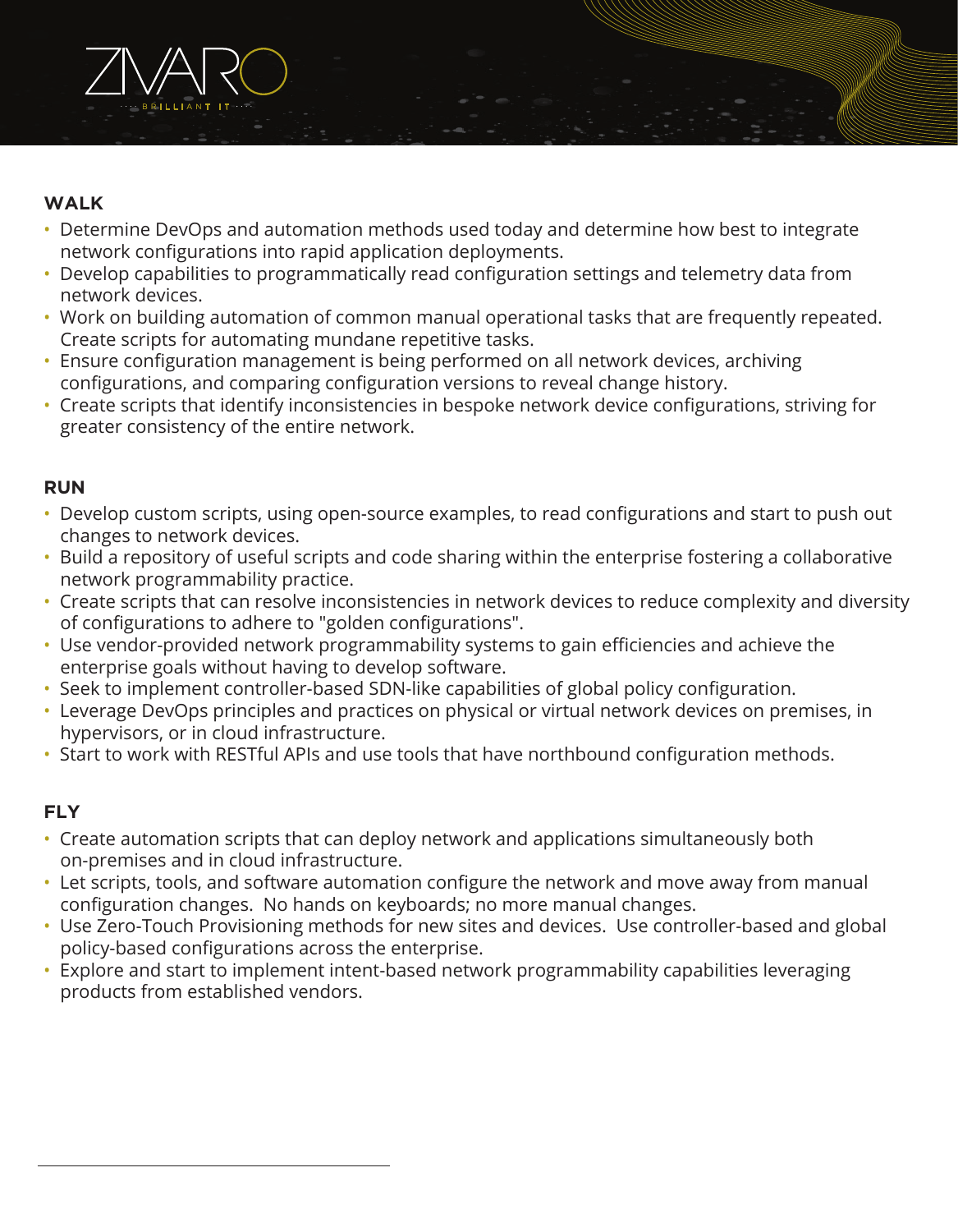

#### **CISCO NETWORK PROGRAMMABILITY SOLUTIONS**

Network engineers can leverage solutions from their preferred vendor to help them accomplish their goals of network programmability, without having to code it themselves. Engineers can derive the benefits of automation and orchestration using a variety of Cisco management solutions that allow them to build up their network programmability capabilities over time.

Cisco Prime Infrastructure (PI) simplifies operations of the wired and wireless (converged access) network environments. This is a great place to start your network automation journey as PI includes proactive network management and configuration management and guided workflows for speeding up new deployments. PI has a configuration compliance engine that can compare yesterday's configuration with today's configuration, understand the changes and PI uses configuration templates to create "golden configurations" and identify device configurations that don't match.

Cisco Digital Network Architecture Center (DNA Center) is the network configuration automation and management platform that network administrators require. DNA Center provides configuration automation through defining user and device policies and deploy those into the network. DNA Center saves time with integrated workflows facilitating rapid zero-touch device provisioning (with Network Plug and Play), and automated software upgrades (with Software Image Management). Network admins can configure the change and propagate that change across the enterprise network without writing a single line of code or editing any YAML files. The DNA Center dashboard enables proactive and reactive troubleshooting leveraging Artificial Intelligence (AI) and Machine Learning (ML) algorithms that are pre-built into the product. DNA Center can also integrate with PI and import existing network designs and device specifications. The network engineer doesn't need to be a programmer to have the ability to create global configuration changes and have a global view of the network.

Cisco Meraki Dashboard is the software-defined controller for Meraki deployments. It just so happens that the SDN controller, hosted in the cloud, facilitates configuration of multiple Meraki switches, wireless devices, security devices, and more. Most network administrators don't utilize the Meraki Dashboard has a RESTful API using JSON over HTTPS. There are integrations between Meraki devices and DNA Center further strengthening the management of networks that use both tools. The Meraki Dashboard is an example of a network programmability platform that makes it easy for a network administrator to speed up their tasks without having to develop their own code.

The Cisco Application Policy Infrastructure Controller (APIC) is a classic example of an easy-to-use application for rapidly configuring an entire data center fabric of Cisco Application Centric Infrastructure (ACI). The APIC is the highly-available data center network virtualization management and orchestration application that makes it easy to configure an array of data center spine/leaf switches simultaneously. Behind the scenes it uses RESTful APIs and XML to apply policies consistently across the ACI data center fabric. APIC is an example of a time-saving network programmability platform that makes for consistent and rapid deployment.

Cisco Intent-Based Networking (IBN) solutions are available when the enterprise is ready to take next step in their network programmability evolution. Network configurations must keep up with the rate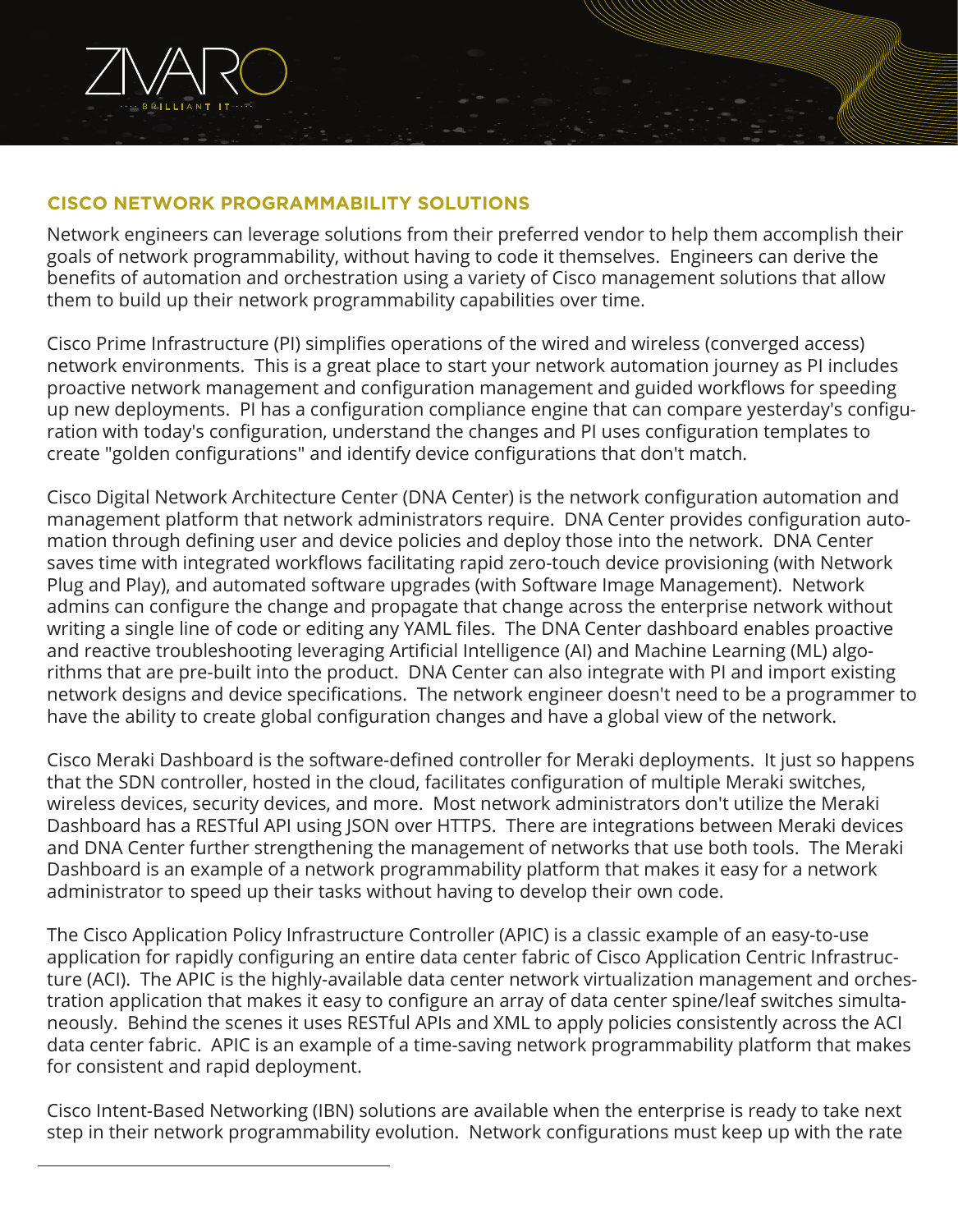

Cisco Network Services Orchestrator (NSO) is a YANG model-driven network orchestration system that can use network programmability functionality to configure Network Function Virtualization (NFV) via NETCONF across large-scale networks. Service providers, and extremely large enterprises, that need to deploy configurations across thousands of devices can use NSO, rather than spend years developing their own home-grown solution. NSO uses an idempotent algorithm called FASTMAP that pushes only the configuration changes, while maintaining the target ideal desired configuration state for network devices.

There are many solutions to chose as the enterprise continually and methodically builds their network programmability capabilities.

#### **CONCLUSION**

We know that to have a successful IT deployment integration of "People, Process, and Technology" is essential.

Investing in training people is key. If network engineers haven't yet began to learn about Cisco DevNet technologies, they can immediately start to obtain training, and consider pursuing DevNet certification exams. It can be easy to start to experiment in a simple physical or virtual lab environment. Using platforms like Cisco Virtual Internet Routing Lab (VIRL), Eve-NG or GNS3 , networkers can build a low-cost virtual lab and start to play with the programmability interfaces and protocols. There are even Cisco DevNet virtual labs that you can use to "kicking the tires" on some of these new programmability methods.

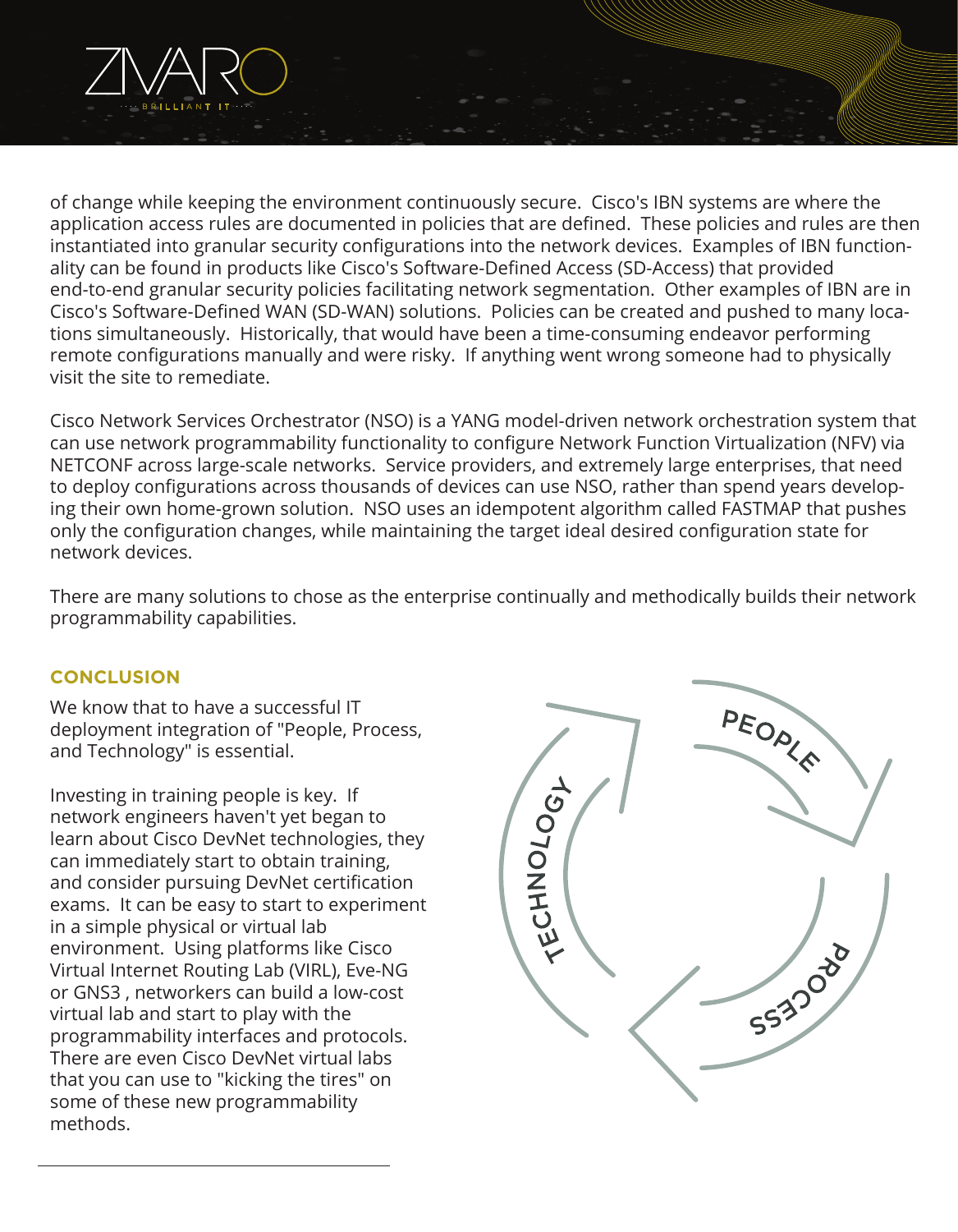

Enterprises can build their network programmability capabilities by looking at their normal operational processes and look for "quick-wins" to ease burdensome tasks and automate them. Organizations should create an internal program of developing network programmability. Creating a continuous-improvement process of increasing the network programmability capabilities and put these methods into common practice will make the process sustainable. Zivaro recommends organizations start small and not try to "boil the ocean" attempting to write a piece of software do everything imaginable. Instead, start with small tasks that you repeat frequently and build up from there as you develop your coding skills.

Organizations can the build up their network automation technology as a similar pace as they are developing their people and processes. They can start to test other Cisco network programmability platforms that remove the heavy lifting and let you do your job easier. These will reduce friction and streamline operational responsibilities as you build your experience. Your confidence will grow and you will feel empowered to take on more adventurous software-driven techniques. Enterprises can purchase network programmability technology at the right time so that it can be immediately effective. Don't buy the technology until you are ready to put it to its full use, to release the maximum benefit to the business resulting from the investment in network programmability products.

Before you know it, Cisco's network programmability solutions will be the jet pack beneath your organization allowing you to reach heights you never imagined.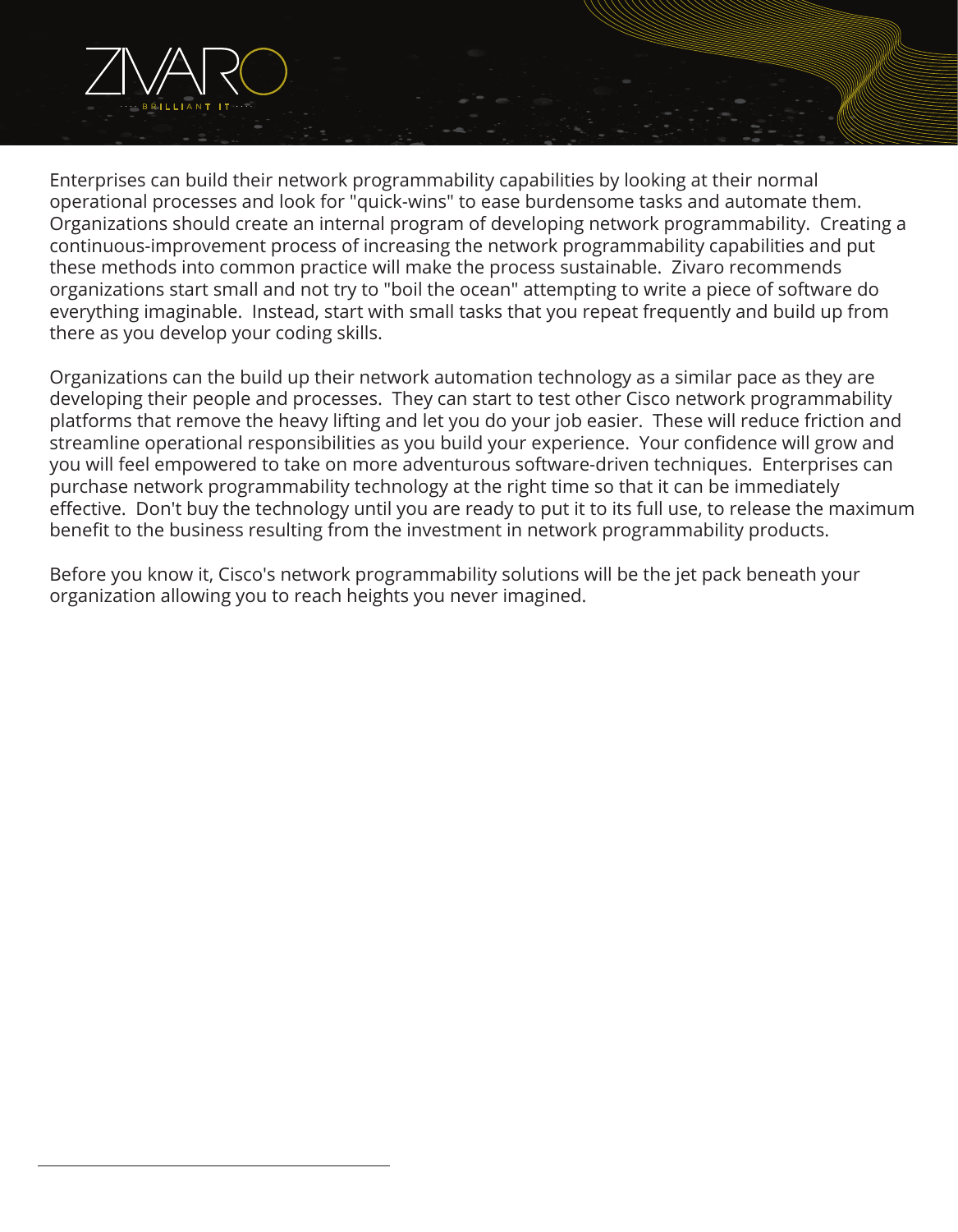

#### **REFERENCES**

Following are additional references to other information for those who want to delve deeper into these topics.

## **Cisco Cloud Management and Network Programmability Systems:**

https://www.cisco.com/c/en/us/products/cloud-systems-management/index.html

Cisco Prime Infrastructure https://www.cisco.com/c/en/us/products/cloud-systems-management/prime-infrastructure/index.html

Cisco DNA Center https://www.cisco.com/c/en/us/products/cloud-systems-management/dna-center/index.html

Cisco Application Policy Infrastructure Controller (APIC) https://www.cisco.com/c/en/us/products/cloud-systems-management/application-policy-infrastructure-controller-apic/index.html

Cisco Intent-Based Networking (IBN) https://www.cisco.com/c/en/us/solutions/intent-based-networking.html

Cisco Network Services Orchestrator (NSO) https://www.cisco.com/c/en/us/products/cloud-systems-management/network-services-orchestrator/index.html https://developer.cisco.com/docs/nso/#!nso-fundamentals

#### **Cisco DevNet:**

https://developer.cisco.com/

Cisco DevNet Training and Certification

https://developer.cisco.com/certification/

https://www.cisco.com/c/en/us/training-events/training-certifications/certifications/devnet.html

#### **Network Programmability Books:**

Programming and Automating Cisco Networks: A guide to network programmability and automation in the data center, campus, and WAN, By Ryan Tischer, Jason Gooley, Cisco Press, Sept 9, 2016.

https://www.ciscopress.com/store/programming-and-automating-cisco-networks-a-guide-to-9781587144653